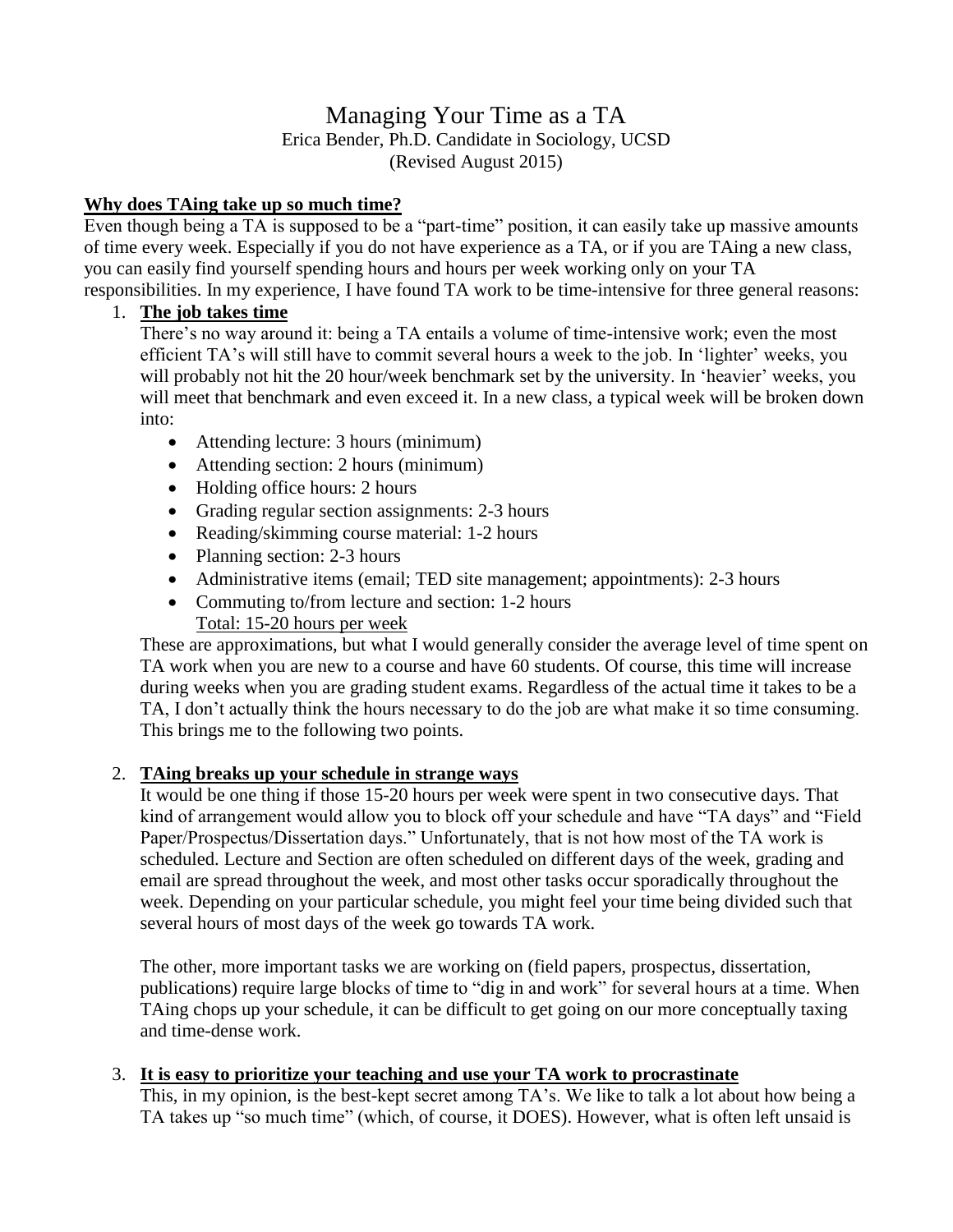that, in many ways, we allow ourselves to prioritize teaching over our other responsibilities and thus use TAing as a form of "acceptable procrastination." Though this experience is different for everyone, I think we all experience a similar gravitation towards TA work at certain times and for many reasons:

Teaching is enjoyable and gratifying – for most of us, teaching is fun. We get to talk about topics we are passionate about to people who have no choice but to sit and listen (and learn, hopefully!) From my own personal experience, teaching actually makes me feel more alive. In addition, there is a certain amount gratification that comes with teaching; it gives us the sense that we are doing important work and helping people achieve something. We might be more motivated to work on our TA work simply because we find it more enjoyable.

TA work involves discrete, non-negotiable tasks that have a clear endpoint – When you are a TA, you have several discrete tasks to complete each week that have a hard deadline: the papers must be graded by next week, you must be prepared for section on Wednesday, you must hold office hours on Tuesday, etc. In addition, you are able to "check off" each of these things as they get done. Compare this to the bigger, more diffuse projects we are working on – where deadlines are months in the future and rarely set in stone, and where even a completed piece of work still has room for improvement.

There is a clear starting point and process for completing TA work – Even if you don't know the exact process for getting a piece of your TA work done, you can still find a way to start that task and figure out the process you need to complete it. Say you have never taught before but you know you need to plan for section. You could research lesson plans on the topic, look through the web for videos to discuss, reach out to other TAs in the course for ideas, revisit the textbook, etc. The discreet nature and hard deadline of the task motivates you to work on it, and the ability to figure out a process for completing the task make it more accessible to get started. Compare this to our other projects, where the process and starting points are less clear. When you only have 3 hours to work on *something* (because TAing has broken up your schedule), you are more likely to engage in the tasks that you know *how* to do and that you know you can *finish*.

The usual procrastination culprits – As much as we would like to think that our TA work and our research are separate spheres of our lives, they are in fact connected. They are connected by us. We are whole people; we cannot divide ourselves up so easily and of course, we are only human. Thus, our emotional dispositions toward certain facets of our work will have some influence on the other areas of our work. In order to understand why we procrastinate via **TA work**, we must necessarily examine what it is about our **other work** that is causing us to procrastinate in the first place, as well as the ways we are emotionally coping with those pressures. There are many potential explanations for why we procrastinate on our larger, higher-priority projects:

- Long term and diffuse deadlines; Few short-term consequences
- An uncertain or overwhelming process for starting or making progress
- Imposter Syndrome and/or perceived skill deficits
- Over/underestimating the time it takes to complete projects
- Fear of failure and/or perfectionism
- Fear of success
- Lack of interest or motivation
- Rebellion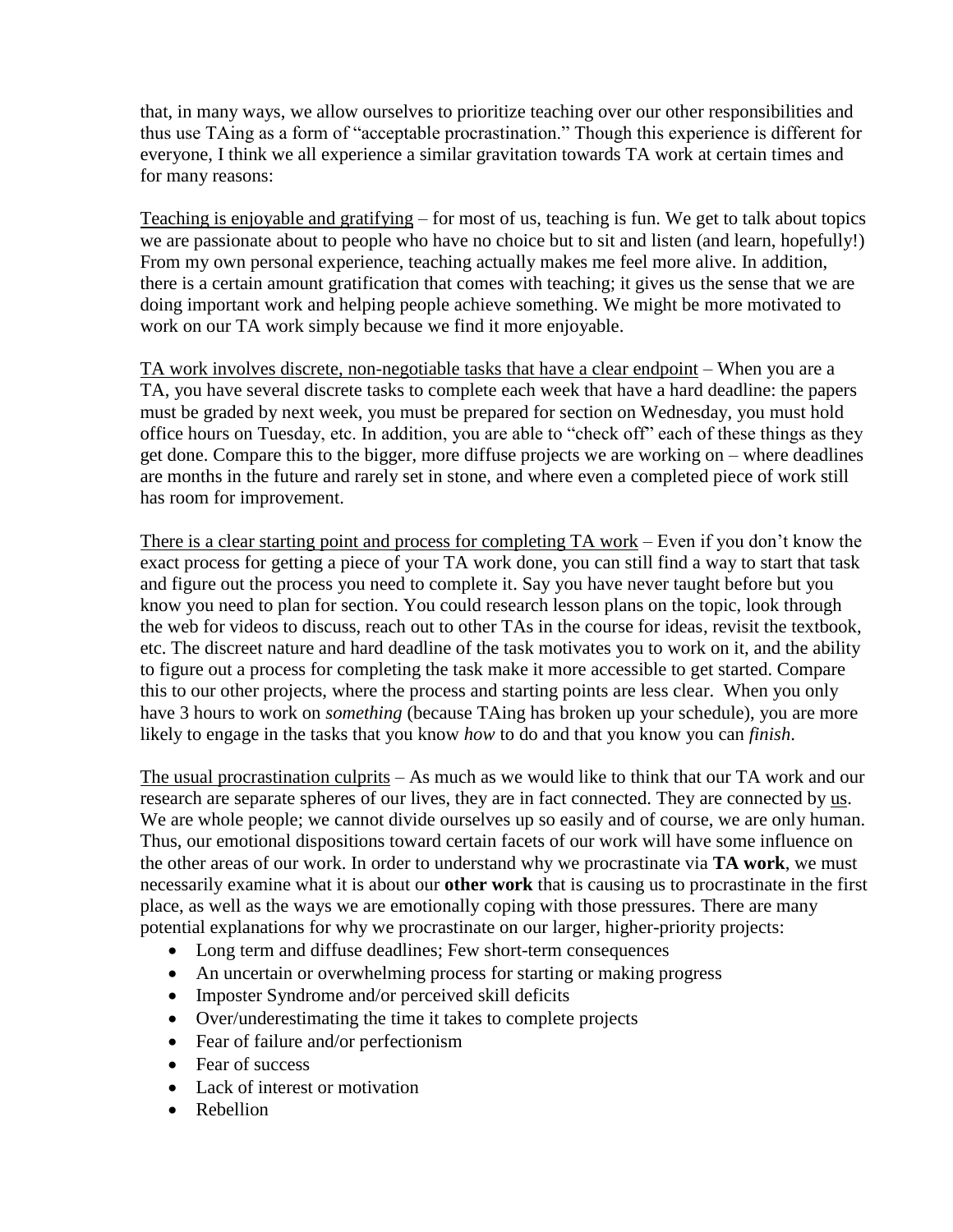All of these factors combine to make TA work a very easy (and enjoyable) method for procrastination. Because TAing involves a certain level of professional gratification, and because we are still being "productive" when we work on TA-related tasks, this kind of procrastination feels more acceptable to us than other forms of procrastination.

#### **How can we manage? What can we do?**

I think there are a number of strategies we can use to help us manage our time more effectively and efficiently as TAs and graduate students. Some of these are simply and straightforward timemanagement techniques to make the most of our TA time. Others are widely-used techniques to prevent procrastination. All are of interest to us, in some form or another.

## **Making the Most of Your TA Time**

No matter what kind of time-management techniques you have, lecture and section (and the time it takes you to get there) are going to take up about the same number of hours for everyone. But with regard to the rest of your duties, there are several ways to be more efficient with your time while not sacrificing your thoroughness as a TA.

- Read/skim as much of the text as you need to teach it, but do not feel the need to thoroughly unpack the text unless you think it is absolutely necessary. By the time you begin your TA work, you should have some familiarity with the material (or at least the structure of academic arguments) that you should be able to grasp the concepts more quickly than the undergraduates. Read enough of the text to be sure what it is teaching the students, but there is no need to thoroughly read and unpack the texts unless you feel uncomfortable with the material or it is helpful for your own research.
- Multi-task as much as possible, especially during office hours. Students generally come to office hours in the week preceding the exam(s), and thus most weeks you will probably be alone in your office. When you do not have a student in your office hours, you should use that time to complete short-term TA work that does not require a lot of 'revving up' – that way if a student does come to your office you will not have a difficult time getting re-started. Office hours are a good time to grade weekly/regular assignments, skim course readings, or handle administrative tasks such as email.
- Set limits to student emails. Especially before an exam, students can be voracious in their emails. Enforce email policies with your students. For example, I tell my students that I will not answer substantive questions about course material over email, they have to come and speak with me about their questions. You can also tell your students that you will only answer course related emails during certain times of day, so if they email you outside of that time they can expect a response the following day.
- Give yourself a limit for time spent planning section. Planning section can be fun, especially when looking for events/ideas for students to discuss. It is very easy to go "down the rabbit hole" when planning section lessons, so impose a strict time limit on yourself. Also consider keeping a record of your lesson plans so that, if you TA for the same class again, you can cut down on planning time in the future.
- Give yourself a limit for time spent on administrative tasks and enforce that limit on yourself.
- Grade faster. I know, I know that is easier said than done. However, there are a number of ways you can grade more efficiently.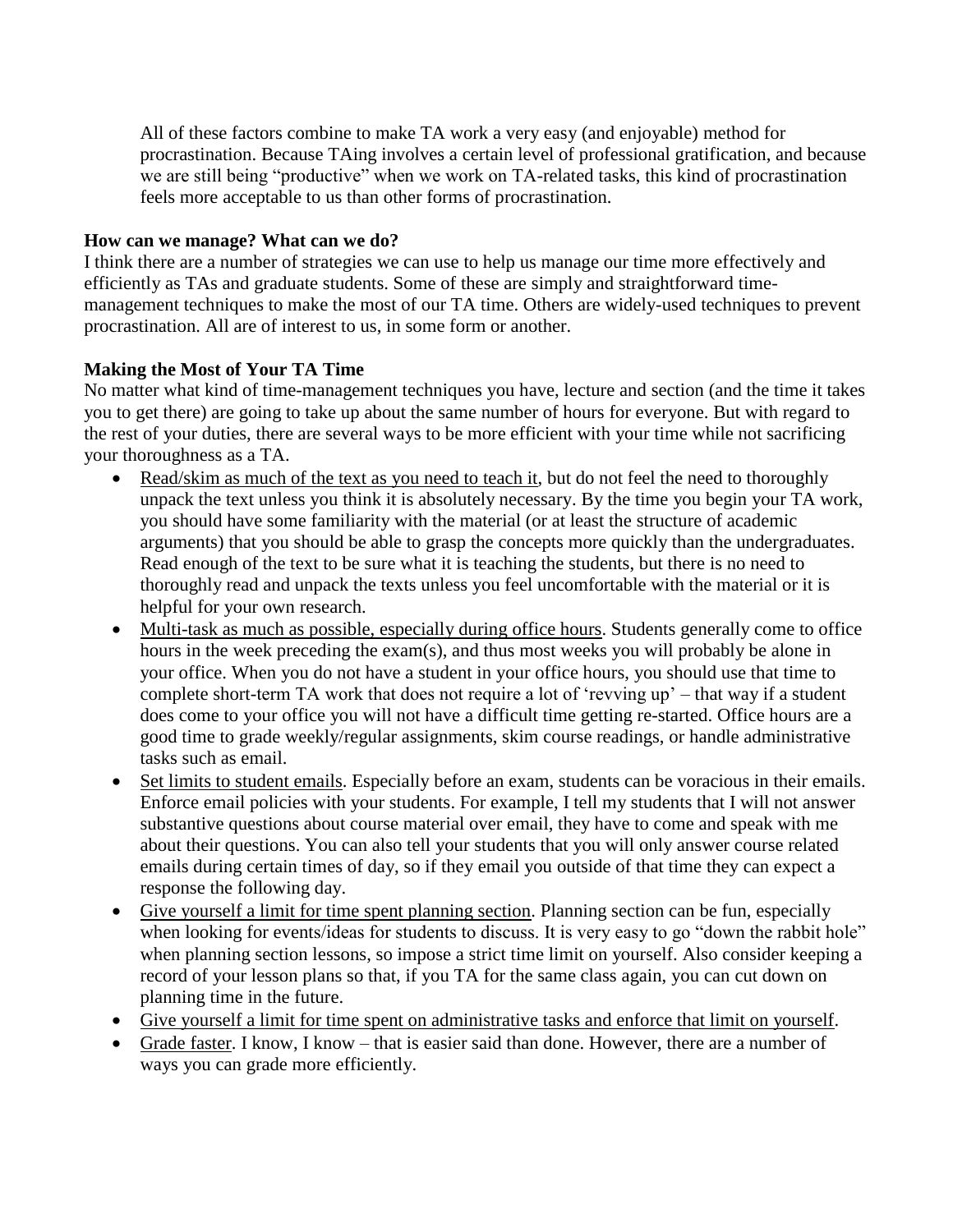- o *Break up the grading into manageable units*. When you grade only 10-15 exams in one setting, you actually grade each individual exam more quickly. When you "marathon grade," you are more likely to get distracted and the time per exam increases.
- o *Set a standard amount of time to spend on each exam, and enforce that time limit on yourself as much as possible*. For example, set a timer to go off every 15 minutes, knowing that you have to finish grading the exam within that 15 minute period.
- o *Set up a grading standard sheet and keep it in front of you while you grade so that you can quickly recall what the students were expected to do in their essay*. If the instructor gives you a points allocation system, include that in the sheet and figure out the way you can allocate and add up points most quickly (some people like to add up the points, I prefer to subtract points from the total points possible).
- o *Don't go crazy with comments*. Seeing too many comments can actually shut down the student and prevent them from reading all of your comments. Leave short, targeted comments in the margins as necessary (e.g. "citation?"; "evidence?"; "example?") and more summative comments at the end of the essay that point to overarching problems and what the student should work on for next time (e.g. "Too much summary of the readings without tying them together to make an argument." or "Try working on finding" connections between the class readings so you can use them coherently.")
- o *Don't leave comments on final exams*. This is pretty much futile. Instead, attach a note to students' bluebooks that says you are willing to discuss the exam grade with them in the new quarter.
- Be stingy with your time be careful not to over-do it on "extracurriculars." Many TAs like to hold additional review sessions for their students prior to exams, which is totally fine. However, if you choose to hold review sessions or other "extracurricular" TA work (such as making extra credit assignments), remember to be stingy with your time. It is the students' responsibility to take advantage of a review session by coming prepared with questions, it is not your responsibility to plan an extra lesson, which takes up even more of your time.
- Collect time-use data for yourself if you want to figure out a way to save more time on your TA work, you should start by knowing what part of your TA work is taking the most of your time. For several weeks, record your time use in the following table, then reflect on ways you can be more efficient in particular areas of your TA work.

|                                 | Week 1         | Week 2 |                | Week 3 Week 4 | Week 5 |
|---------------------------------|----------------|--------|----------------|---------------|--------|
| Attend lecture                  | 3              | 3      | 3              |               |        |
| Hold section                    | $\overline{2}$ | ⌒      | $\overline{2}$ |               |        |
| Office hours/meet with students | $\overline{2}$ | ◠      | ി              |               |        |
| Prep for section                |                |        |                |               |        |
| Do readings                     |                |        |                |               |        |
| Student emails                  |                |        |                |               |        |
| Meet with instructor            |                |        |                |               |        |
| Grade section assignments       |                |        |                |               |        |
| Grade course assignments/exams  |                |        |                |               |        |

#### **Constructing a Better Schedule**

There's only so much wiggle room with this because we have no control over when/where the registrar's office schedules our lectures and sections, and we have only limited control over which section times we